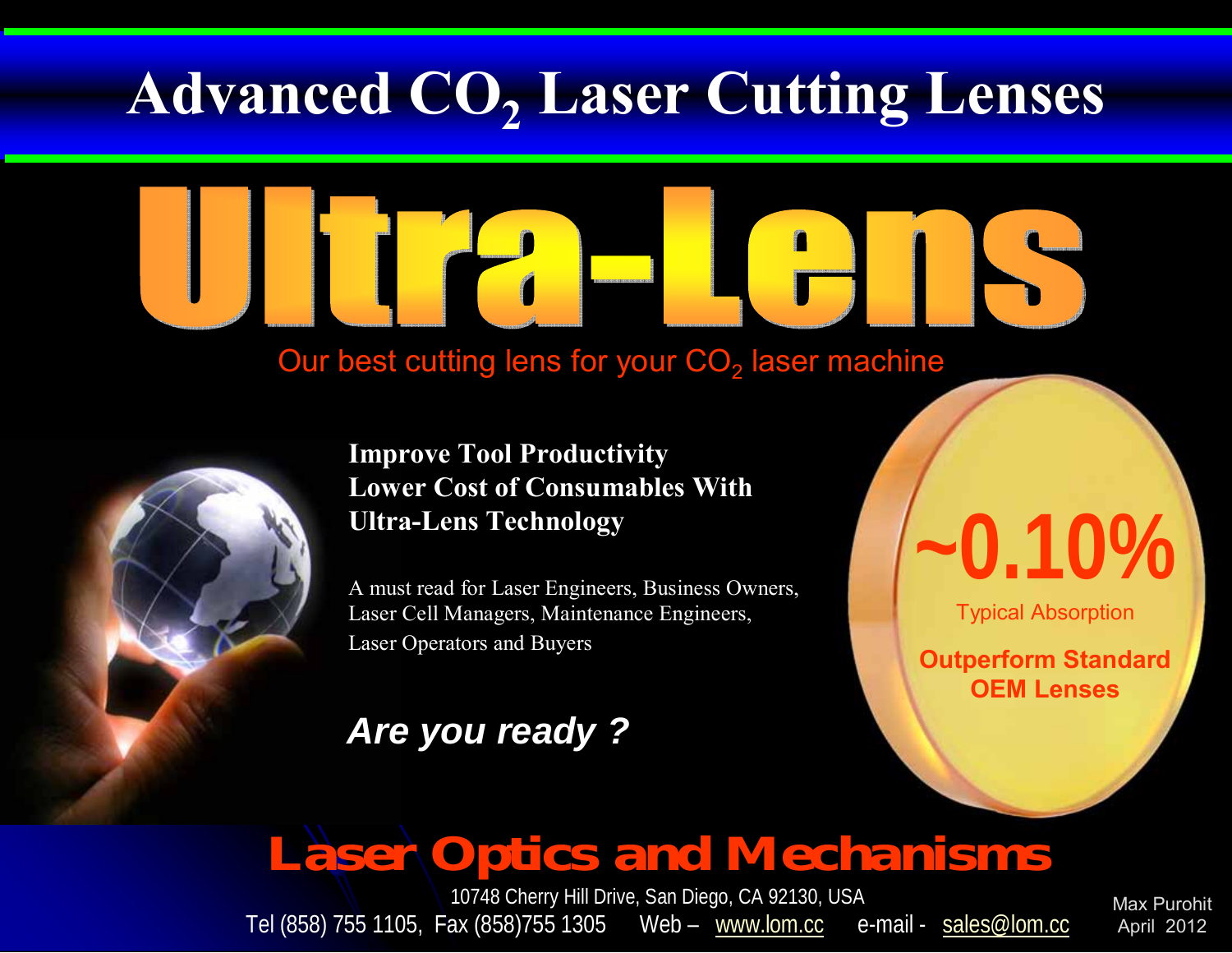### **Ultra-Lens Topics**

- $\bullet$ Why Ultra Lenses?
- $\bullet$ Lower Your Cost of Laser Operation with Ultra Lenses
- $\bullet$ Ultra Lens Technology Explained – What's different…
- $\bullet$  Ultra Lens vs. Standard Lens – Cut Quality & More
	- Same price but superior performance
- Lens Compatibility With Processing Power
- $\bullet$ Feedback On Ultra Lenses From Laser Operators
- $\bullet$ Ultra Lens Initial Setup Explained
- $\bullet$ Ultra Lenses – Available sizes for laser machines
- $\bullet$ Tips For Ultra Lens Care and Performance

**Lowest Cost of Operation, Improve Tool Productivity & Better Cut Quality** 

**~0.10%**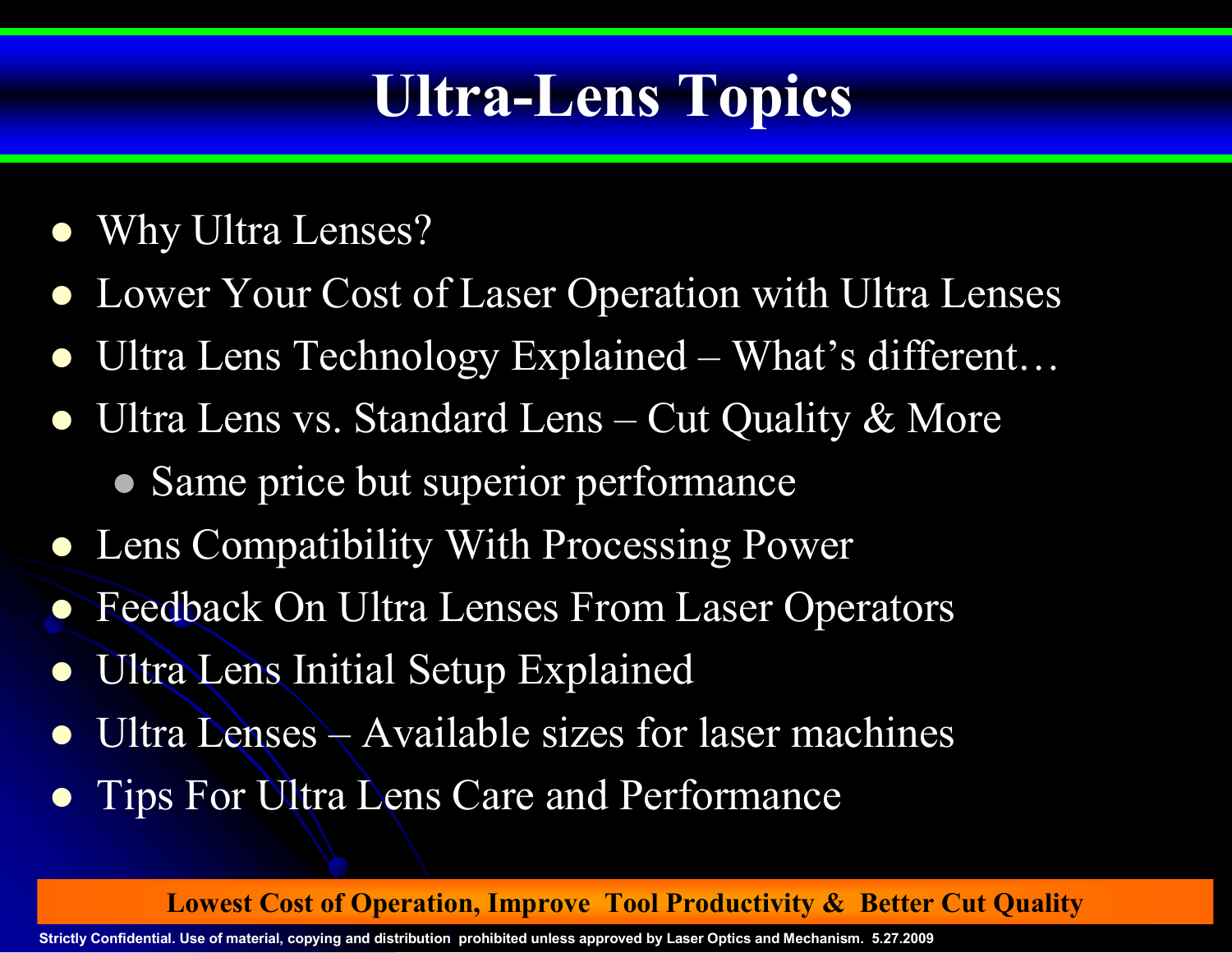### **Why Ultra-Lenses?**

- • Cutting lens technology has seriously lagged laser development over the last 25 years as laser manufacturers gradually increased laser power from 1kW to 6kW to improve system performance and capability.
- $\bullet$  Standard OEM lenses used by most laser operators, were developed 25 years ago for 1-2kW laser machines. Unfortunately, these lenses are clearly inadequate for handling the laser power in today's 3-6kW laser machines, limiting their system performance and cost of operation. Many laser operators complain that their laser machines consume too many standard lenses which drives the cost for operating the laser machines. This is great for the OEMs and the optics manufacturers but not for laser business. We have a solution.
- • LOM's precision Ultra-lenses now offer state of the art coating technology for handling power levels up to 6kW. Over the last 5 years Ultra lenses have helped many businesses reach higher levels of performance compared.
- • Laser users around the world have seen significant improvements with Ultra-lenses
	- Well over 50% longer lens life, improvement in tool productivity and feed rates
	- Better cut quality and superb consistency over the entire plate
	- More forgiving for process setups with capability to cut thicker materials
- • *As one laser operator said "the switch to Ultra Lens technology was seamless and I am paying about the same price for a lens that clearly outperforms a standard lens".*

#### **Lowest Cost of Operation, Improve Tool Productivity & Better Cut Quality**

**~0.10%**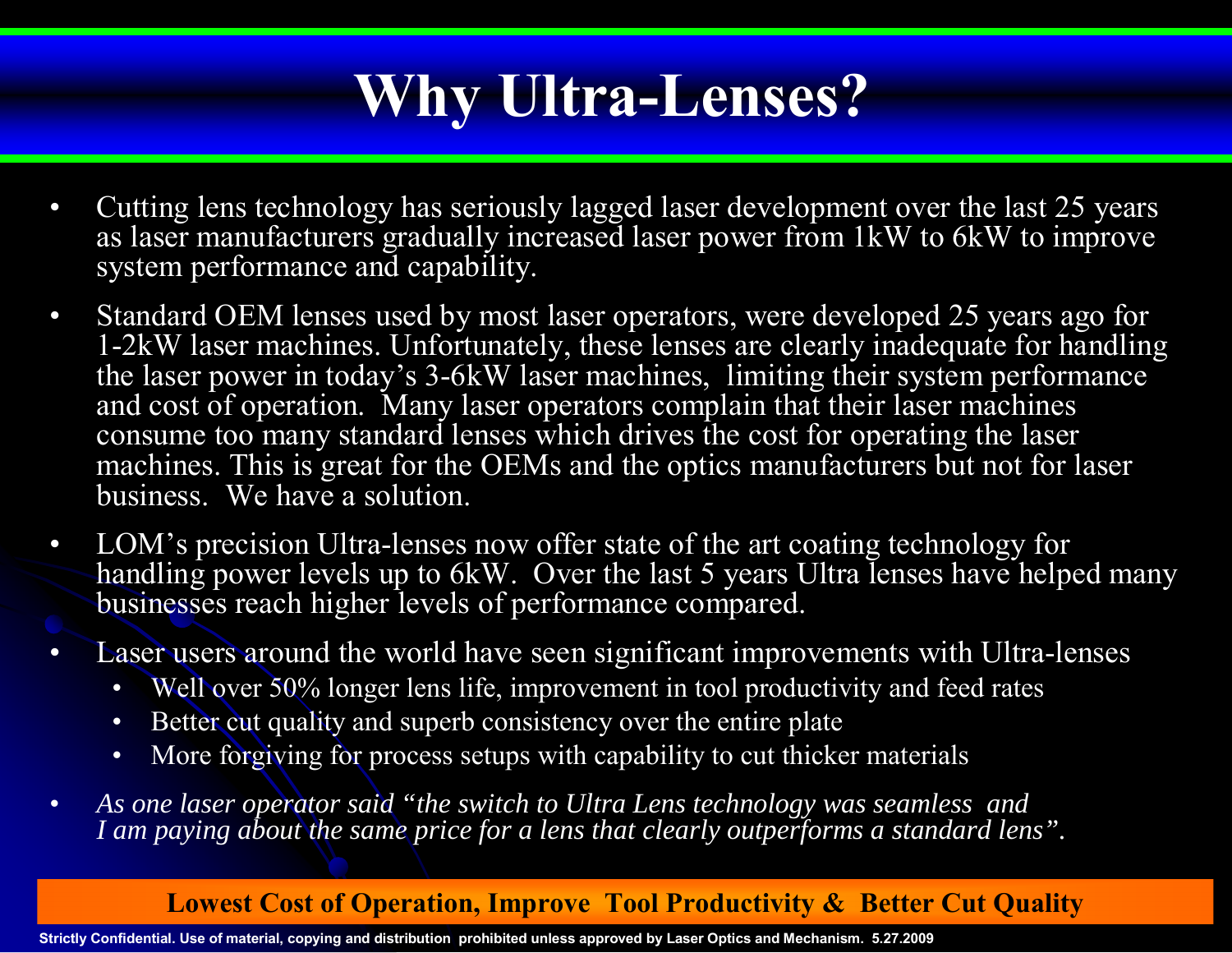### **Lower Your Cost of Laser Operation**

- $\bullet$ Have you considered the cost of operating your laser tools?
- $\bullet$  Cutting lenses play a critical role in laser productivity, performance and other daily issues facing laser operators.
- $\bullet$  Ultra-lenses can help you reduce cost:
	- Long life lenses lower lens consumption and cost
	- •Higher feed rates & better cut quality can improve tool efficiency, rework  $\&$  reduce waste
	- Capability for cutting thicker materials
	- • Better lens reliability means laser operators can focus on running production and less time attending to lens issues.
	- Real benefits without the upfront high lens costs . Ultra lenses usually cost the same or less than standard lenses.
- $\bullet$  The choice is clear. The Ultra-lens technology offers the best solution for reducing operating cost for high power laser cutting.

**Lowest Cost of Operation, Improve Tool Productivity & Better Cut Quality**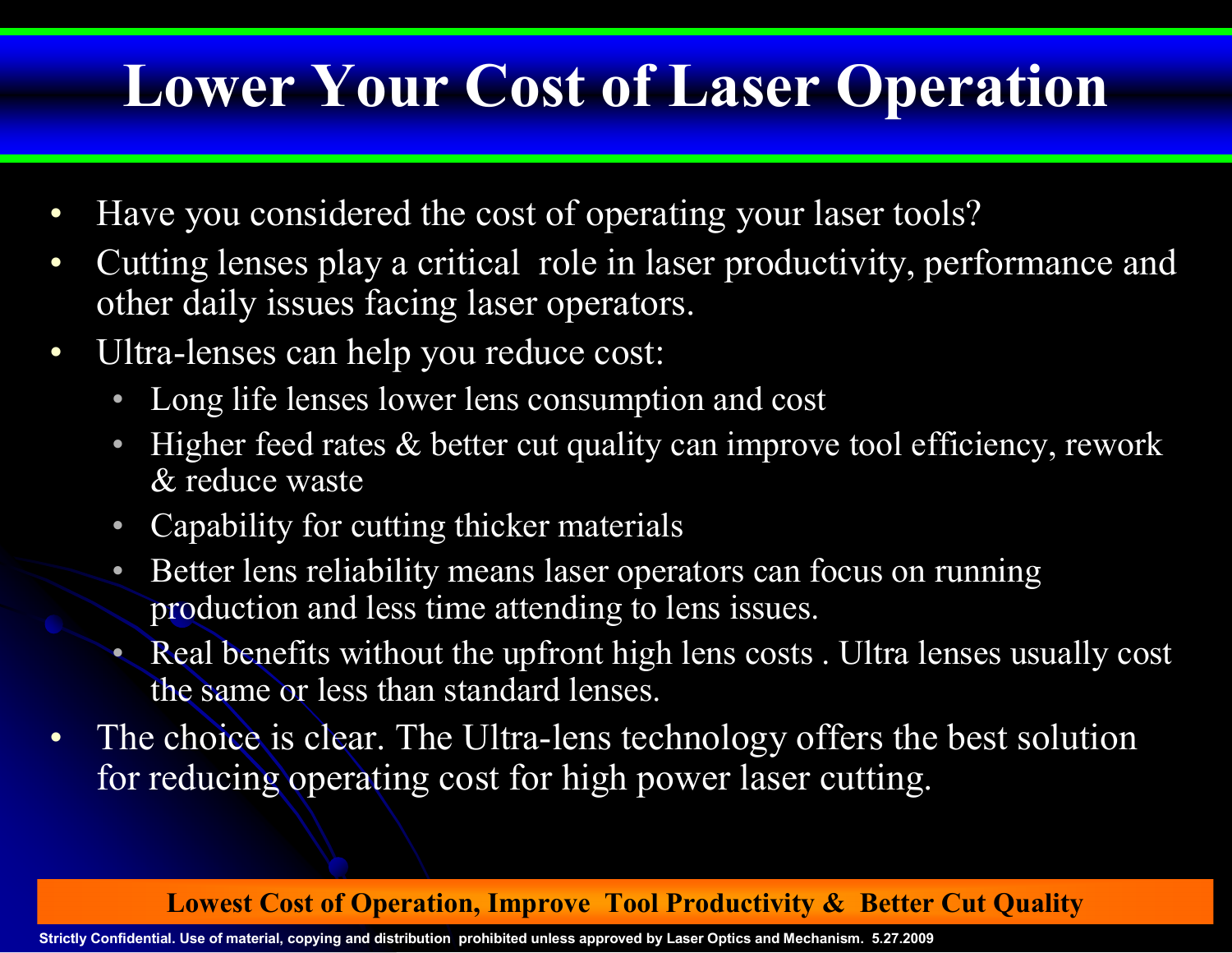### **Ultra Lens Technology Explained**

- • Laser radiation absorbed by a lens is directly proportional to the stability and quality of the focused beam which affects cut quality and feed rates. Lower lens absorption translates into reduced thermal distortion of the lens, stable focus and improvements in cut quality and, in some cases, feed rates.
- $\bullet$ Ultra-lenses offer 50% lower absorption  $\sqrt{(0.15\%, -0.10\%)}$  typical absolute) compared with higher absorption standard lenses  $(0.25 - 0.30\%)$ .
- $\bullet$  Ultra-lenses help maintain **uniform focus intensity distribution and improve dynamic focus stability** as the lenses are continuously subjected to piercing (cold lens) and normal cutting (warm lens) operations (see graph on page 7). The resulting stable focus results in realizable cut quality from one plate to the next. Superior focus stability makes Ultra-lenses ideal for 1 to 6kW laser machines for processing a various materials for laser job shops.
- $\bullet$  Stable and uniform focus can help promote faster feed rates, improve cut quality, widen process window, reduces backspatter and extends the life of the lens.
- $\bullet$  LOM's Ultra lenses are clear, not cloudy or black and look the same as standard lenses. Allow visible alignment laser beam to pass and inspection with cross-polarizers.
- • The ultra-lens technology has been thoroughly tested by OEMs and laser operators. All the ultra lenses are vacuum packaged and go through 100% factory testing to ensure that the highest quality lenses are delivered to laser users nationwide with every order. The results speak for themselves.
- $\bullet$ We continue to receive positive feedback from both laser operators and service/applications engineers – page 9.

**Lowest Cost of Operation, Improve Tool Productivity & Better Cut Quality** 

**~0.10%**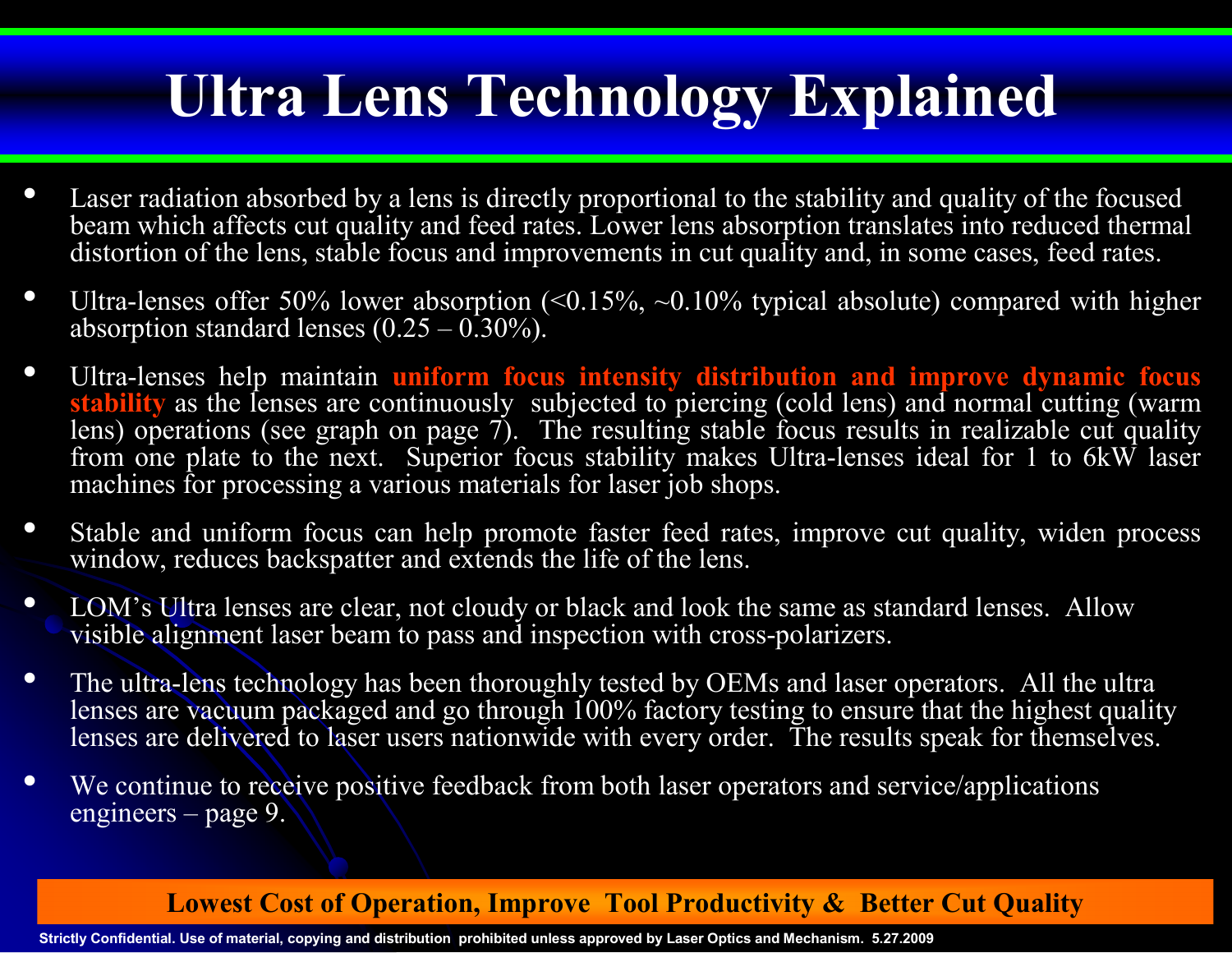## **Lens Compatibility With Processing Power**



**Ultra-LensFeedback received over 3 yrs from laser operators using Ultra-Lenses in 4kW Mitsubishi® systems**

**Lowest Cost of Operation, Improve Tool Productivity & Better Cut Quality** 

**~0.10%**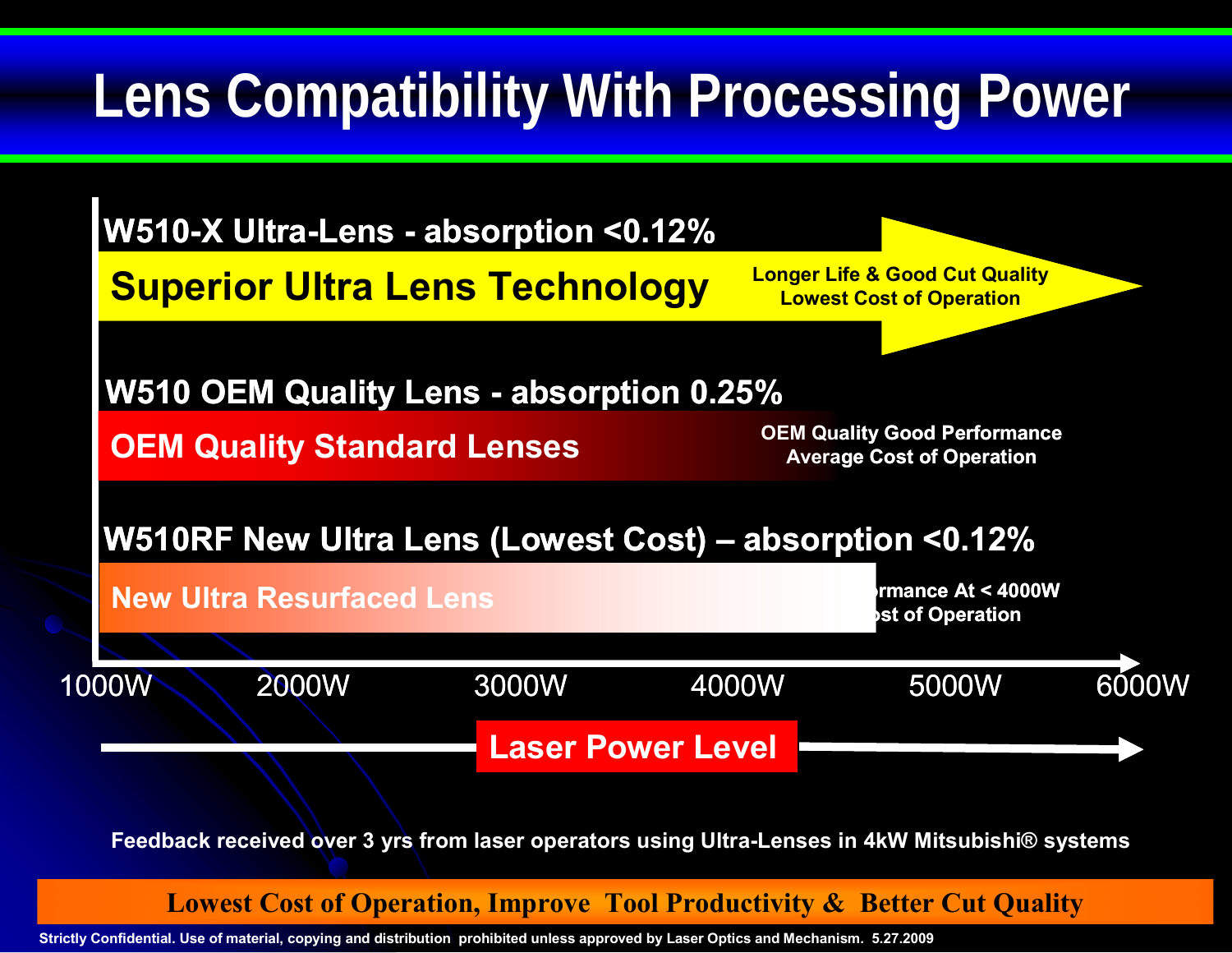## **Ultra Lens vs. OEM Lens – Cut Quality**



Graph illustrates the differences in focus between ultra-lenses with absorption of 0.15%, standard lenses with absorption of 0.30% and severely degraded lenses with absorption of 0.50%; the focal length shift ( ΔF) is directly proportional to the lens absorption and laser power. **Smaller focus shift ( ΔF) from Ultra Lenses gives to better cut quality and process control. \* - results top right based on ø2.0", ET - 0.310", 7.5" FL lenses running at 4kW**

#### **Lowest Cost of Operation, Improve Tool Productivity & Better Cut Quality**

**~0.10%**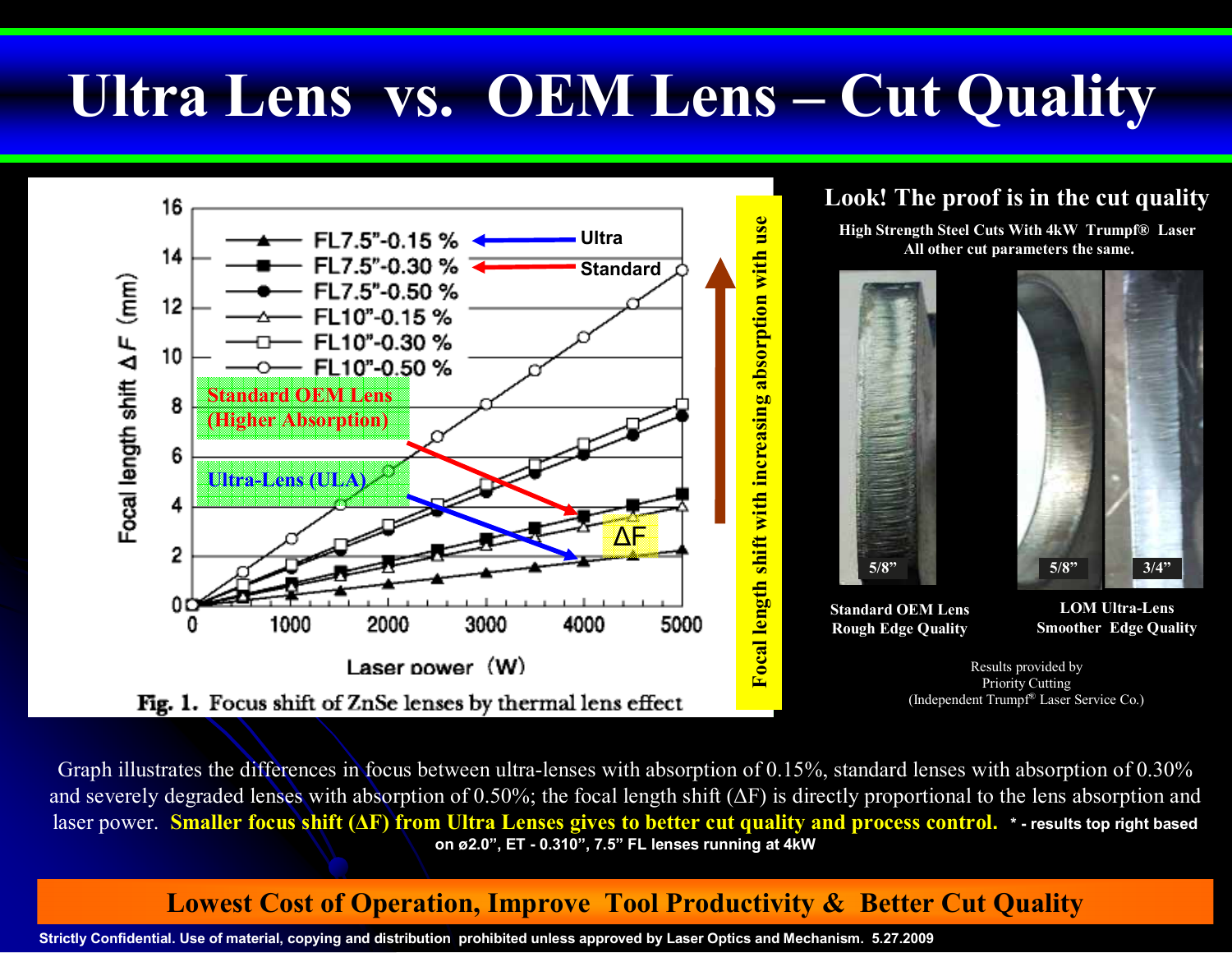### **Ultra-Lens Life (Customer Feedback)**



**~0.10%Feedback received over 3 yrs from laser operators using Ultra-Lenses in 4kW Mitsubishi® systems**

**Lowest Cost of Operation, Improve Tool Productivity & Better Cut Quality**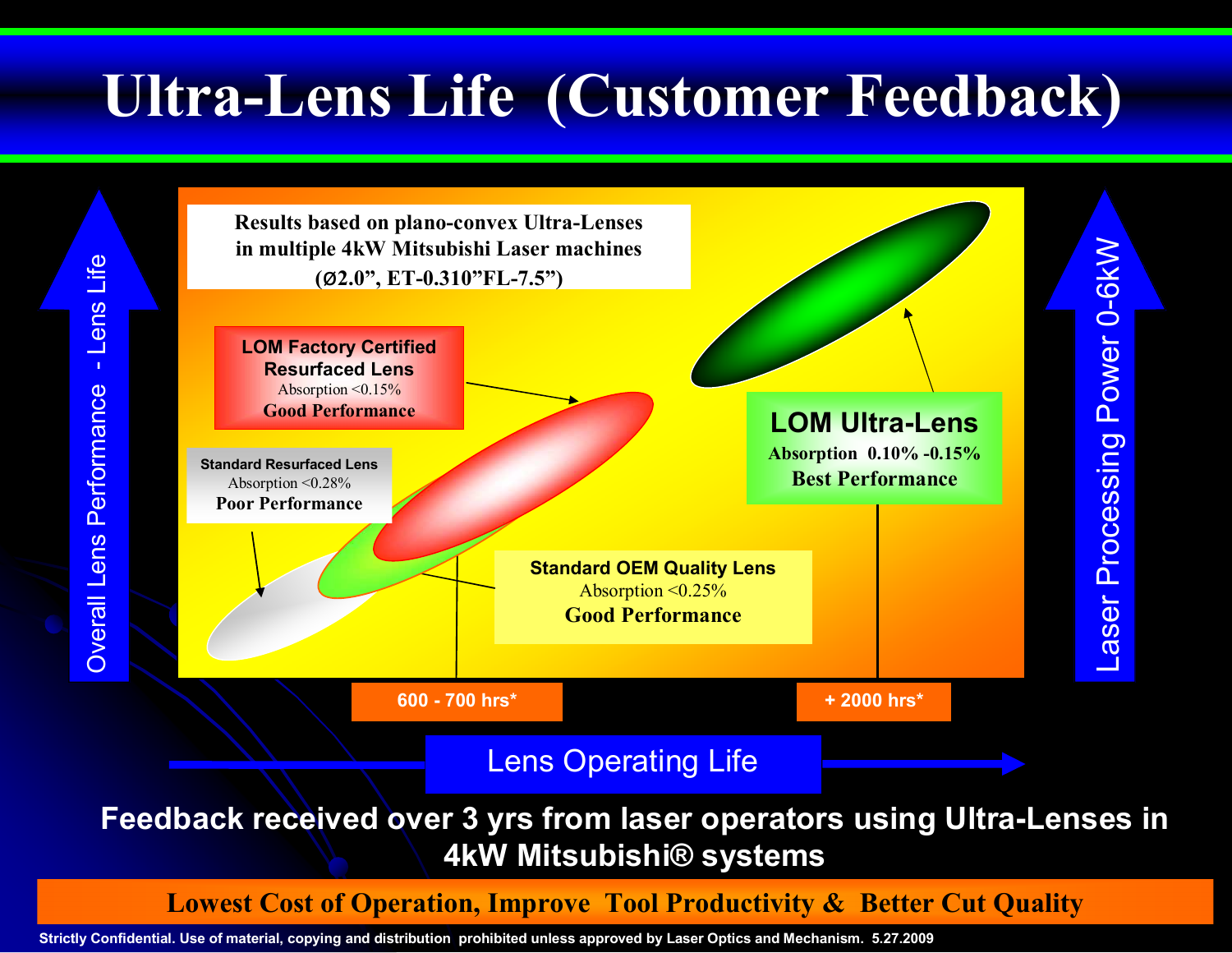### **Feedback - Laser Operators / Engineers**

- $\bullet$  The ultra lenses go out like the standard lenses at 4kW laser power, handle laser power much better.
- $\bullet$  I am at 1900 hrs with the ultra lens compared with about 600-700 hrs with the standard lenses supplied by the OEM. My cut quality has improved for thicker metals. My other two ultra lenses are at 2100 hours – customer operates 5 4kW machines, lights out. Same customer reported +3000 hrs on 6/28/2010 with another ultra lens.
- $\bullet$ I am at 2239 hrs with my W510 ultra lens. My operators take real good care of the lens.
- $\bullet$  I am able to cut thicker material than with the standard lenses. The focus setup for the ultra lens is more forgiving and I get a consistent cut over the entire plate.
- $\bullet$ The ultra lens works with auto focus system unlike the black or cloudy lenses.
- $\bullet$ I increased the feed rate by  $10\%$  as specified by the tool maker – Ci Inc.
- $\bullet$  The ultra lens are more forgiving and offers a bigger process window compared with other lenses – Mits. Service Engineer

**Ultra-Lens**gas quality, nozzles alignment and adjustment, gas turn-on and optimization and lens care. Ultra lenses have the potential to help improve laser performance and reduce cost, however, performance results will vary depending on the laser condition, system alignment, cutting

#### **Lowest Cost of Operation, Improve Tool Productivity & Better Cut Quality**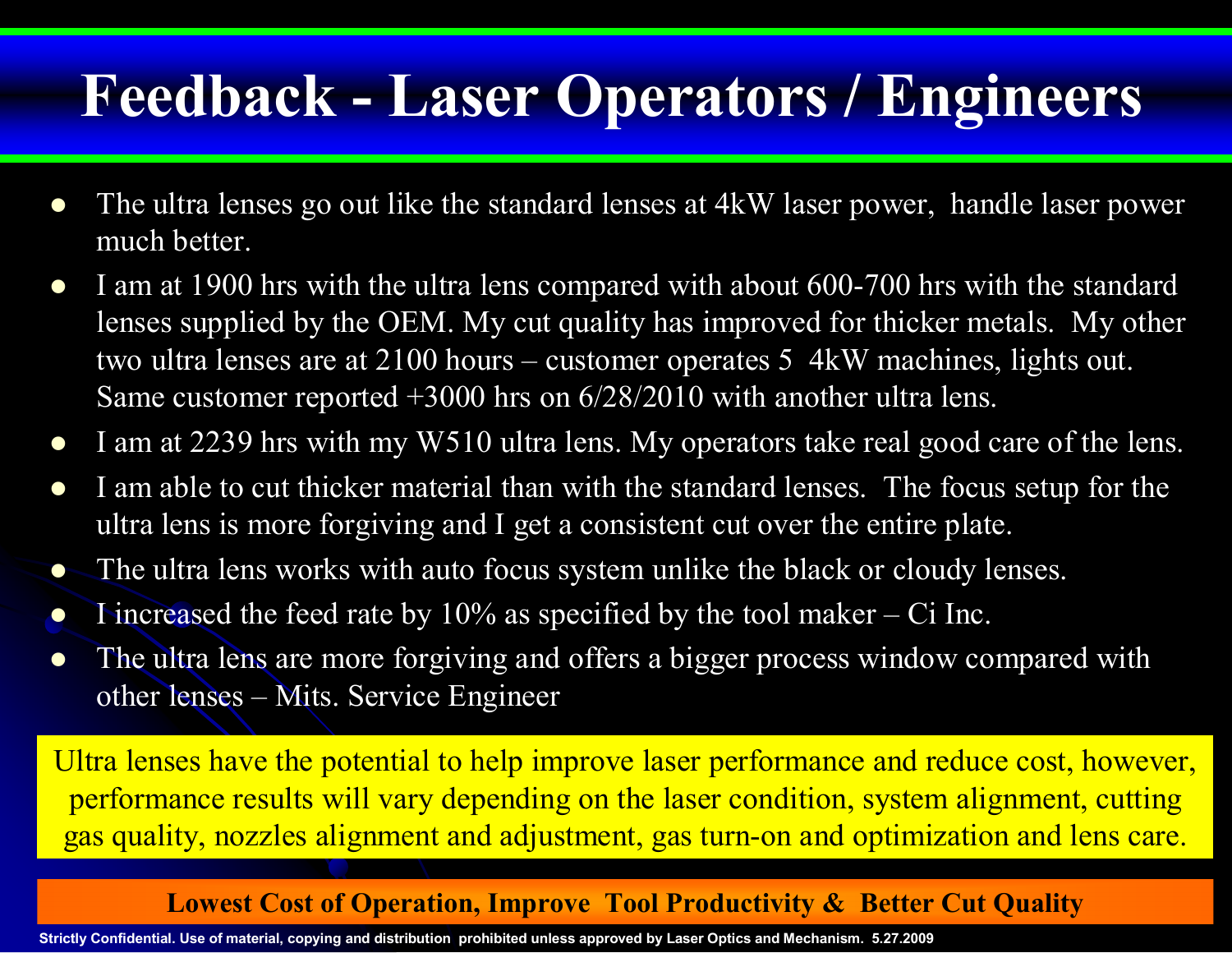## **Ultra Lenses For Common Laser Types**

- Adige Sala® (BML Laser)
- $\bullet$ Amada ® (New mounts & lens replacement service)
- $\bullet$ Bystronic ®, Cincinnati Inc. ®
- $\bullet$ ● Favor Laser®
- Finn-Power ®, Prima ®
- LVD Strippit ®
- $\bullet$ Mazak ®
- Mitsubishi ®
- NTC ®HanKwang ®
- $\bullet$ Trumpf ® (soon)
- Tanaka ®, Koike ® and other laser machines

Call LOM for pricing. Most lenses in stock for immediate shipment. *LOM is no way affiliated with the OEMs listed in this presentation. Any references to OEM part numbers is for your convenience only.*

#### **Lowest Cost of Operation, Improve Tool Productivity & Better Cut Quality**

**Strictly Confidential. Use of material, copying and distribution prohibited unless approved by Laser Optics and Mechanism. 5.27.2009**

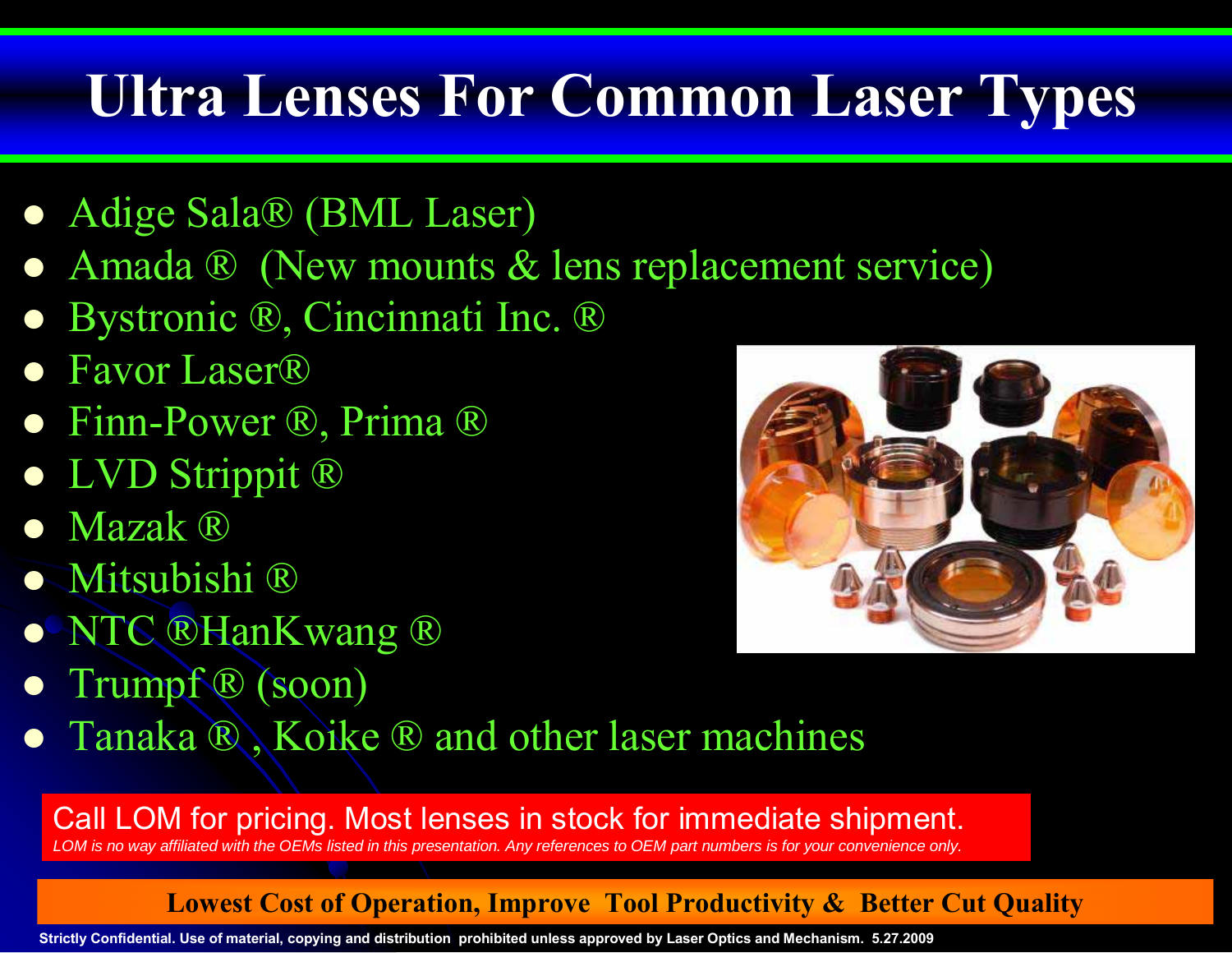## **Ultra Cutting Lenses For Common Laser**

| <b>LOM Part Numbers</b> | <b>Type</b>                                                    | <b>OEM</b>         | <b>OEM Part Number</b> | <b>Diameter</b> | <b>Focal Lens</b> | <b>Edge Thickness</b> |
|-------------------------|----------------------------------------------------------------|--------------------|------------------------|-----------------|-------------------|-----------------------|
| 1001                    | Standard, Plano Convex Lens                                    | Mitsubishi         | W510                   | 2.0"            | 7.5"              | 0.310"                |
| 1001R                   | Factory Certified Reonditioned, Plano Convex Lens              | Mitsubishi         | <b>W510RF</b>          | 2.0"            | 7.5"              | 0.310"                |
| 1003                    | Ultra Lens, Plano Convex Lens                                  | Mitsubishi         | <b>W500</b>            | 1.5"            | 5.0"              | 0.310"                |
| 1004                    | Ultra Lens, Plano Convex Lens                                  | Mitsubishi         | W018                   | 1.5"            | 7.5"              | 0.310"                |
| 1005                    | Ultra Lens, Plano Convex Lens                                  | Mitsubishi         | W505                   | 2.0"            | 5.0"              | 0.310"                |
| 1006                    | Ultra Lens, Plano Convex Lens                                  | Mitsubishi         | W502                   | 2.0"            | 10.0"             | 0.310"                |
| 1007                    | Ultra Lens, Plano Convex Lens                                  | Cincinnati Inc     | 908085                 | 1.5"            | 5.13"             | 0.28"                 |
| 1008                    | Ultra Lens, Plano Convex Lens                                  | Cincinnati Inc     | 909484                 | 1.5"            | 7.63"             | 0.30"                 |
| 1020                    | Ultra Lens, Plano Convex Lens                                  | Mazak              | z50zz005200            | 2.0"            | 7.5"              | 0.38"                 |
| 1021                    | Ultra Lens, Plano Convex Lens                                  | Mazak              | z50zz005160            | 2.0"            | 5.0"              | 0.38"                 |
| 1026                    | Lens Assembly, Ultra Lens, Plano Convex, Anodized              | Amada              | 81140306               | 1.5"            | 5.0"              | $-0.30"$              |
| 1030                    | Lens Assembly, Ultra Lens, Plano Convex, Anodized              | Amada              | 81140400               | 1.5"            | 7.5"              | $-0.30"$              |
| 1035                    | Lens Assembly, Ultra Lens, Plano Convex, Nickel Plated, Gemini | Amada              | 71369830               | 1.5"            | 5.0"              | $-0.30"$              |
| 1036                    | Lens Assembly, Ultra Lens, Plano Convex, Nickle Plated, Gemini | Amada              | 71369831               | 1.5"            | 7.5"              | $-0.30"$              |
| 1039                    | Ultra Lens, Plano Convex Lens                                  | Mitsubishi         | W510-X                 | 2.0"            | 7.5"              | 0.310"                |
| 1045                    | Lens Assembly, Ultra Lens, Plano Convex, Nickel Plated, FO-NT  | Amada              | 7973109                | 1.5"            | 5.0"              | $-0.30"$              |
| 1046                    | Lens Assembly, Ultra Lens, Plano Convex, Nickel Plated, FO-NT  | Amada              | 7973110                | 1.5"            | 7.5"              | $-0.30"$              |
| 2004                    | Standard, Meniscus Lens                                        | <b>Bystronic</b>   | 400186                 | 1.5"            | 5.0"              | 6 <sub>mm</sub>       |
| 2005                    | Standard, Meniscus Lens                                        | <b>Bystronic</b>   | 400187                 | 1.5"            | 7.5"              | 6mm                   |
| 2006                    | Standard, Meniscus Lens                                        | Trumpf             | 97517                  | 1.5"            | 7.5"              | $7.4$ mm              |
| 2007                    | Standard, Meniscus Lens                                        | Trumpf             | 88114                  | 1.5"            | 5.0"              | 7.4mm                 |
| 2008                    | Ultra Lens, Plano Convex Lens                                  | Bystronic, Prima   | 4-05094, 4-07475       | 1.5"            | $5.0"$            | 9mm                   |
| 2009                    | Ultra Lens. Plano Convex Lens                                  | Bystronic, Prima   | 4-05095, 4-07476       | 1.5"            | 7.5"              | 9 <sub>mm</sub>       |
| 2059                    | Ultra Lens, Meniscus                                           | Mitsubishi         | W510-Z                 | 2.0"            | 7.5"              | 0.380"                |
| 2051                    | Ultra Lens, Meniscus                                           | Mazak, Trumpf, LVD | z50zz005160            | 2.0"            | 5.0"              | 0.380"                |
| 2052                    | Ultra Lens, Meniscus                                           | Mazak, Trumpf, LVD | z50zz005200            | 2.0"            | 7.5"              | 0.380"                |
| 2053                    | <b>Ultra Lens, Meniscus</b>                                    |                    |                        | 2.0"            | 10.0"             | 0.380"                |

#### **Ultra-Lens Ultra Lenses prices are comparable to standard lens. Call LOM for latest prices. ~0.10%**

#### **Lowest Cost of Operation, Improve Tool Productivity & Better Cut Quality**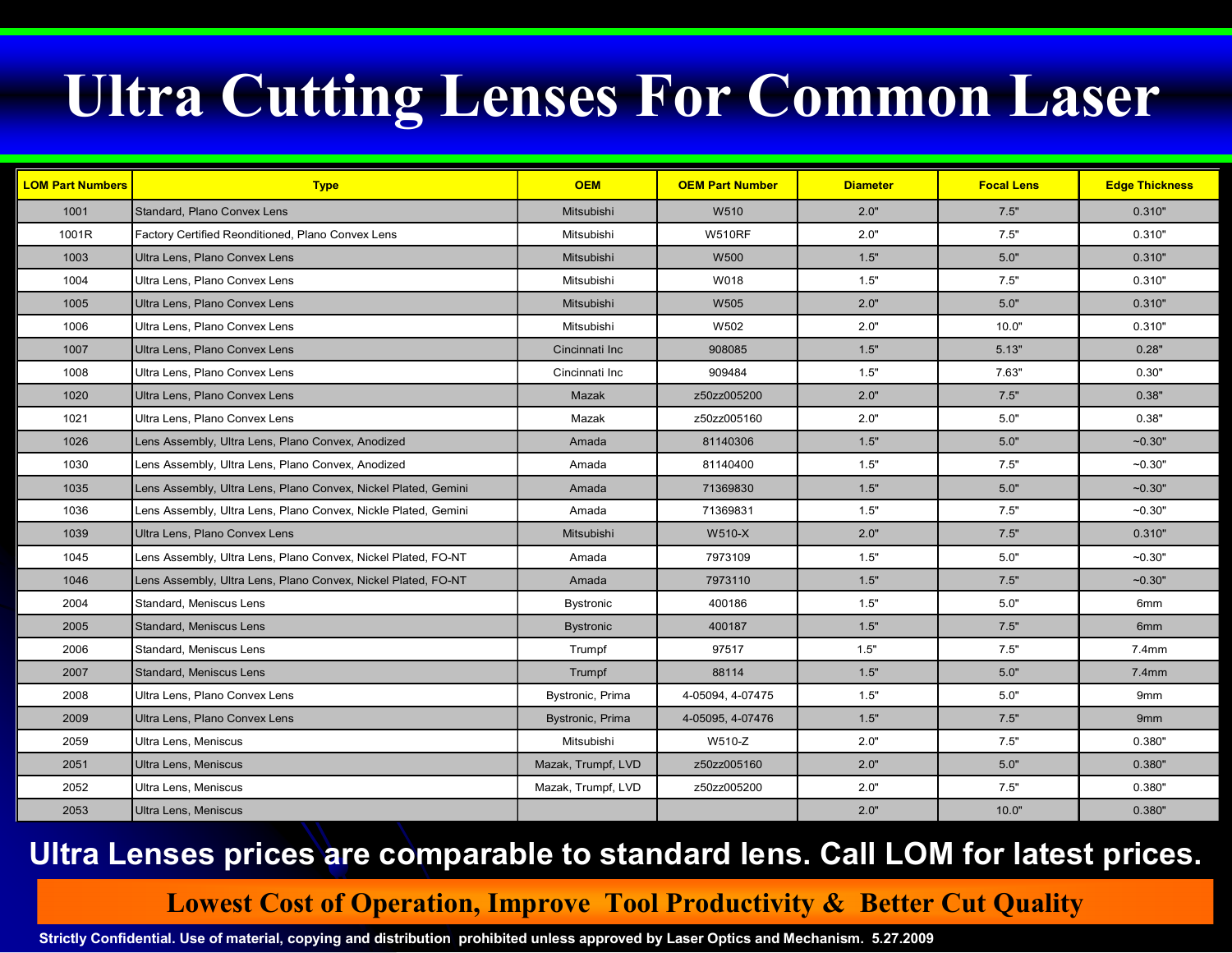

Quite possibly the best cutting lens in the world



Typical Absorption

**Outperform Standard OEM Lenses**

**~0.10%**

*Are you ready ?*

### **Laser Optics and Mechanisms**

10748 Cherry Hill Drive, San Diego, CA 92130, USA Tel (858) 755 1105, Fax (858)755 1305 Web – www.lom.cc e-mail - sales@lom.cc

**Lowest Cost of Operation, Improve Tool Productivity & Better Cut Quality**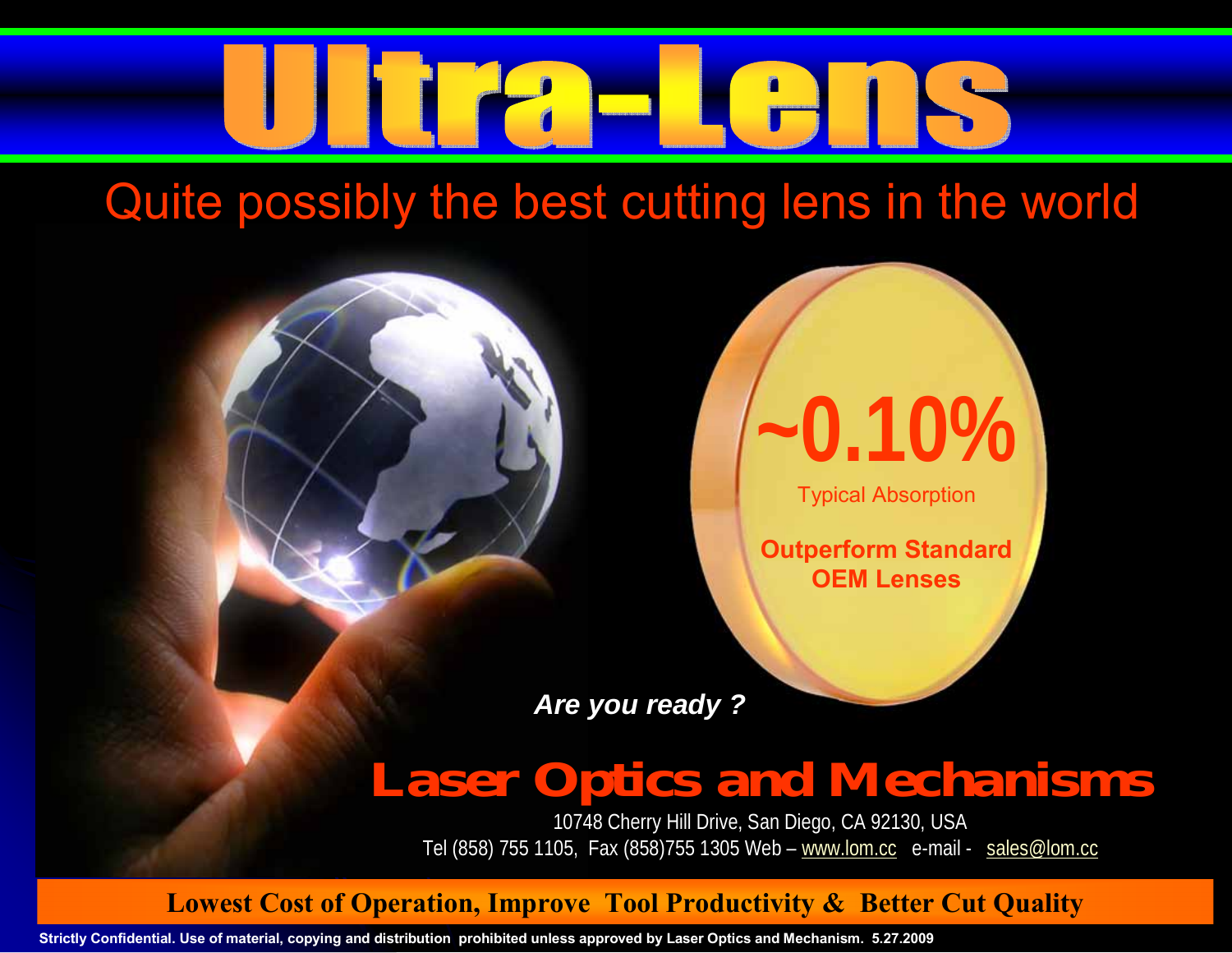

**Relative Focus of Both Lenses Installed In a Laser Cutting Machine – Same Lens Positions**



**Relative Focus of Both Lenses Installed In a Laser Cutting Machine. Position of Ultra Lens Adjusted To Match Focus**



**Ultra-Lens Focus Improvement & Initial Lens Setup Explained**

#### **IMPORTANT**

**Owing to lower thermal distortion of the ultra-lens, the focus is slightly longer compared with standard higher absorption lenses with distorted focus.**

**We recommend a focus check with the Ultra lens.**

**Extent of Z-axis adjustment of the ultra lens position will depend on the difference in quality between the ultra and standard lens** 

**– see illustration to the left.**

**~0.10%**

#### **Lowest Cost of Operation, Improve Tool Productivity & Better Cut Quality**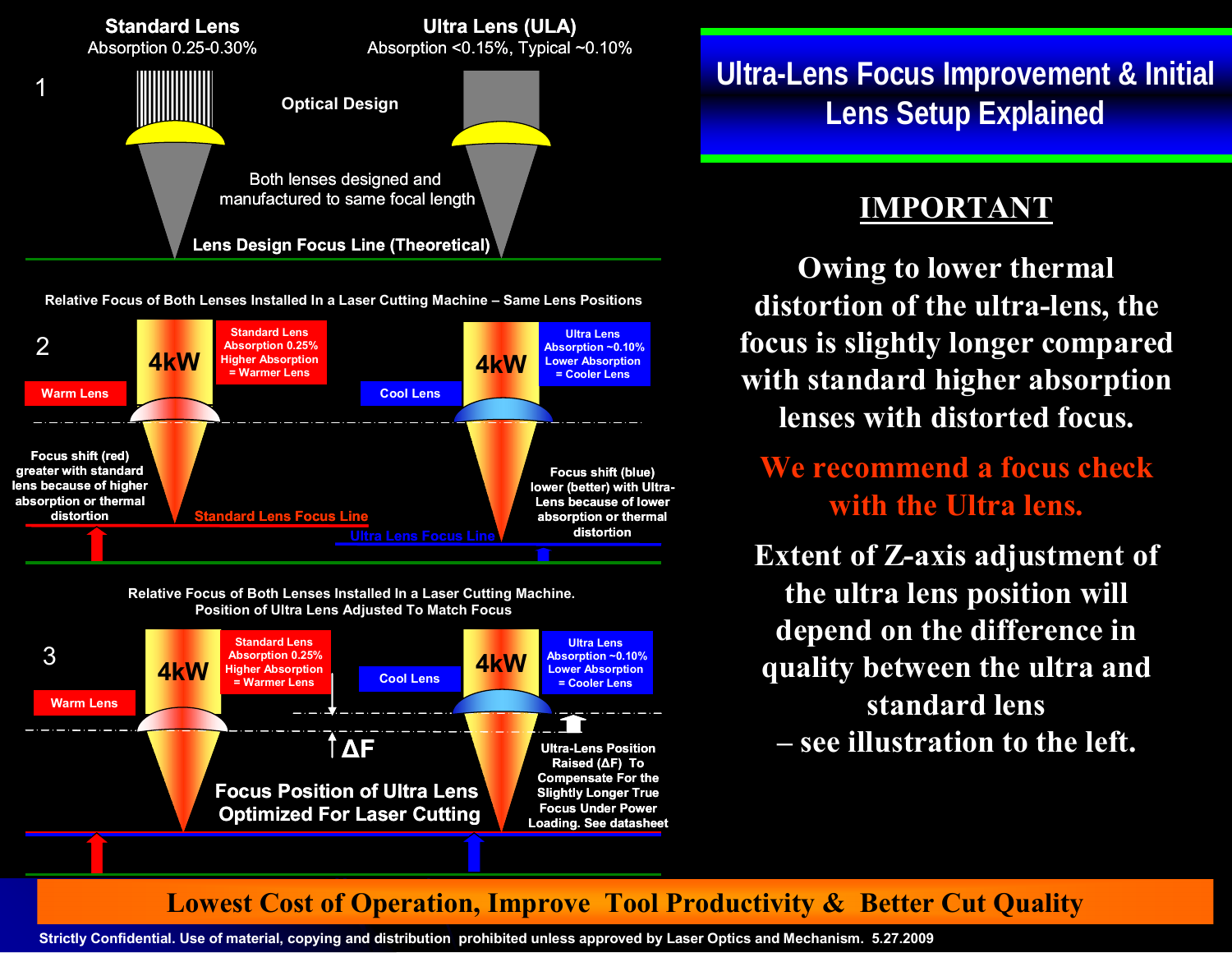## **Tips - Ultra Lens Care**

- 1. Use recommended cleaning techniques. Clean lenses with 99.9% HPLC grade isopropyl alcohol, acetone or methanol, Ultra lens wipes and dispensing bottles. Many laser operators use solvents (denatured acetone and isopropyl) from hardware stores which degrade lenses from the onset – very important. White distilled vinegar can be used to remove lite hydrocarbon residue on the lens surface followed by a thorough cleaning with 99.9% (HPLC Grade) isopropyl alcohol and acetone.
- 2. Use of the white polishing compound should be limited or avoided as minute traces of polishing compound remaining on the lens coating will increase the absorption of the lens. Furthermore, coating removal will change the spectral characteristics of the lens, potentially increasing hazardous reflection back into the laser.
- 3. Ensure that the recommended torque is used for lens mounting and the lens mounting surfaces are clean – mechanical stress on the lens will distort the laser beam focus.
- 4. Ensure that the recommended cutting gas pressures are not exceeded – very high gas pressures will stress the lens and distort the laser beam. Conversely, lower pressure that recommended by the OEM will contribute poor cut quality and an increase in backspatter, impacting lens life.
- 5.Regular cleaning of the lens to minimize contamination build up. Check lens stress with crosspolarizers on a regular basis – available from LOM.
- 6. A significant percentage of lenses evaluated by LOM exhibit debris on the top side of the lens facing the beam delivery system. Regular checks and good house keeping of the beam delivery systems will help prevent premature failure of lenses.
- 7. Any work on the beam delivery systems (mirror replacement, cleaning of bellows) can potentially leave contamination on the convex surface of the lens. Ensure that beam delivery system is sufficiently clean before installing ultra lenses. It's sometimes cost effective to manage this risk with slightly used but good older lenses (or high quality resurfaced ultra lenses) to get through this uncertain period.

#### **Lowest Cost of Operation, Improve Tool Productivity & Better Cut Quality**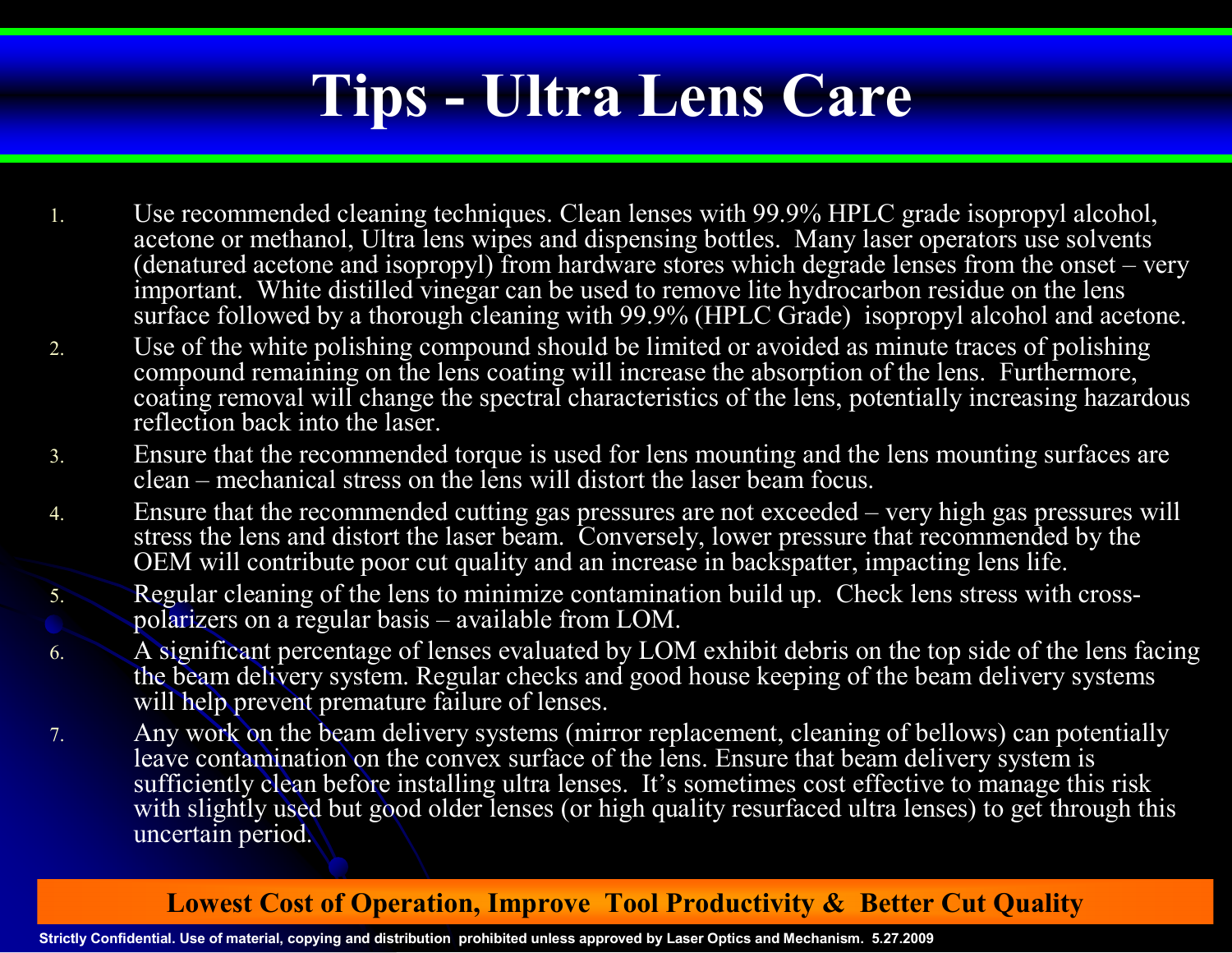### **Tips - Maximizing Ultra Lens Performance**

- 1. Always make sure that the focus is set correctly (imbedded) per OEM procedures - never on top of the material as this increase back reflections and may damage bellows and laser resonator.
- 2. Ensure cutting gas is clean, dry and turns on at least 0.25 seconds (or timing recommended by the OEM) before laser piercing / drilling – check that the gas-on solenoid valves are functioning correctly.
- 3. Smallest diameter nozzle sizes are selected for the jobs and nozzles are centered with the correct height adjustment to minimize lens backspatter.
- 4.Smallest orifice nozzles help minimize lens back spatter.
- 5. Piercing at full power will increase backspatter and shorten lens life. Piercing at lower power or by ramping the laser power (ramp pierce) as recommended by the OEM is better. A higher gas pressure, set within the parameters allowed the laser manufacturer, will also help clear the metal plasma and keep the lens clean.
- 6. Ensure that the laser is well tuned as changes to the beam (divergence and profile) will affect beam focus and lens life - a degrading PR, mirror or collimating lens will also affect cut quality and lens life. In extreme cases a degrading output coupler, collimating (telescope) optics can cause focus drift towards the lens, which will crack the lens.
- 7. Unless recommended by the OEM, avoid cutting highly reflective metals such as copper, aluminum, brass or bronze as the back reflection from the metal can damage the lens, laser resonator and contaminate the beam delivery system. These can be fairly costly to address.
- 8.Call LOM to discuss your specific cleaning issues or concerns.

#### **Lowest Cost of Operation, Improve Tool Productivity & Better Cut Quality**

**~0.10%**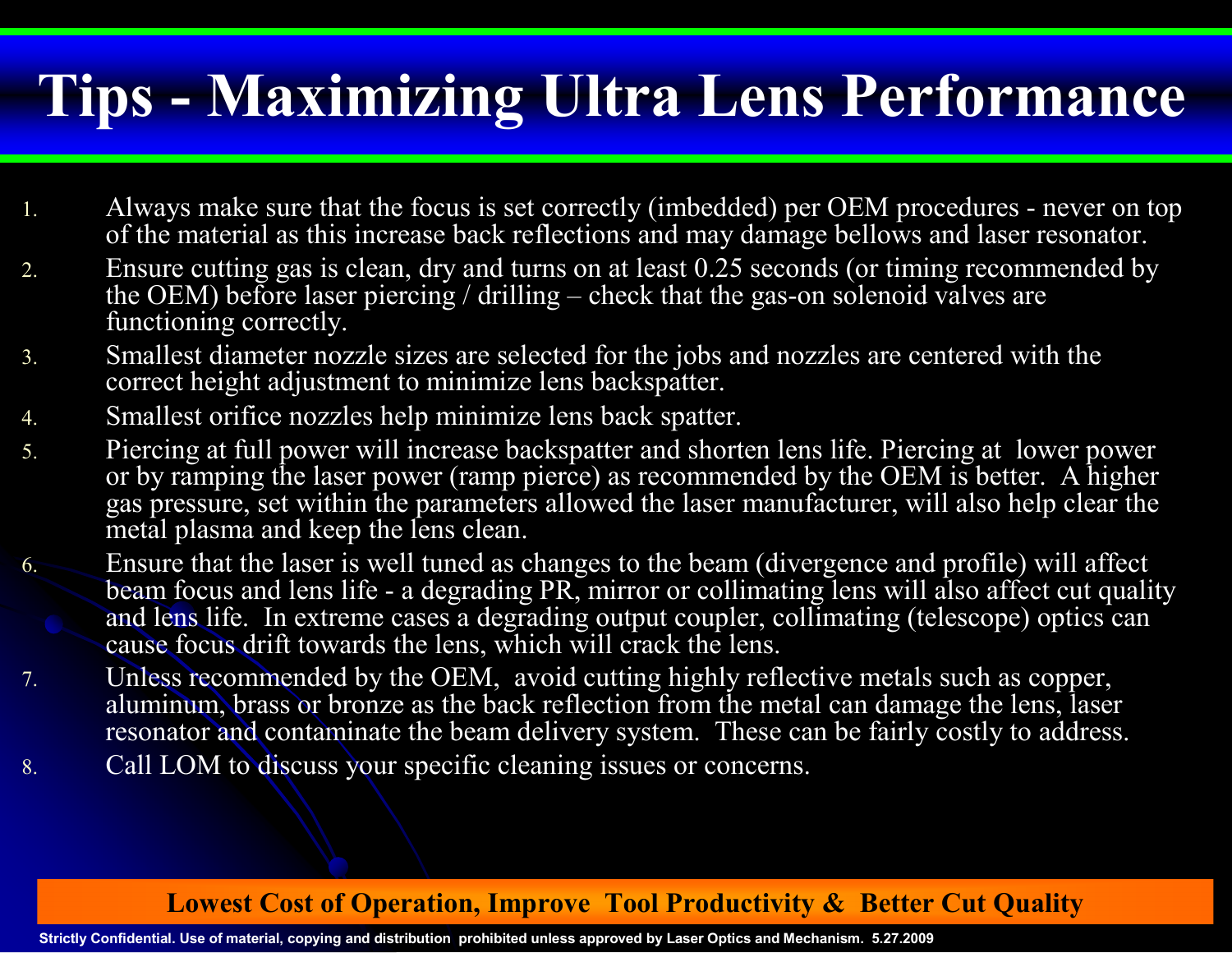## **Optics Cleaning Supplies From LOM**



### Lens Paper Dispensing<br>Bottles



#### **New Professional Holder For Optics Cleaning**



- Ideal for factory floor where clean surfaces are hard to find
- Takes various diameter optics 2.0", 50mm, 1.5", 1.1", 1.0"
- Ergonomic and easy to use. Secures the optics for cleaning

**~0.10%**

- Minimizes surface damage scratches, digs, fingerprints ٠
- Fraction of the price of a new lens
- Custom sizes available please call LOM

#### **Lowest Cost of Operation, Improve Tool Productivity & Better Cut Quality**